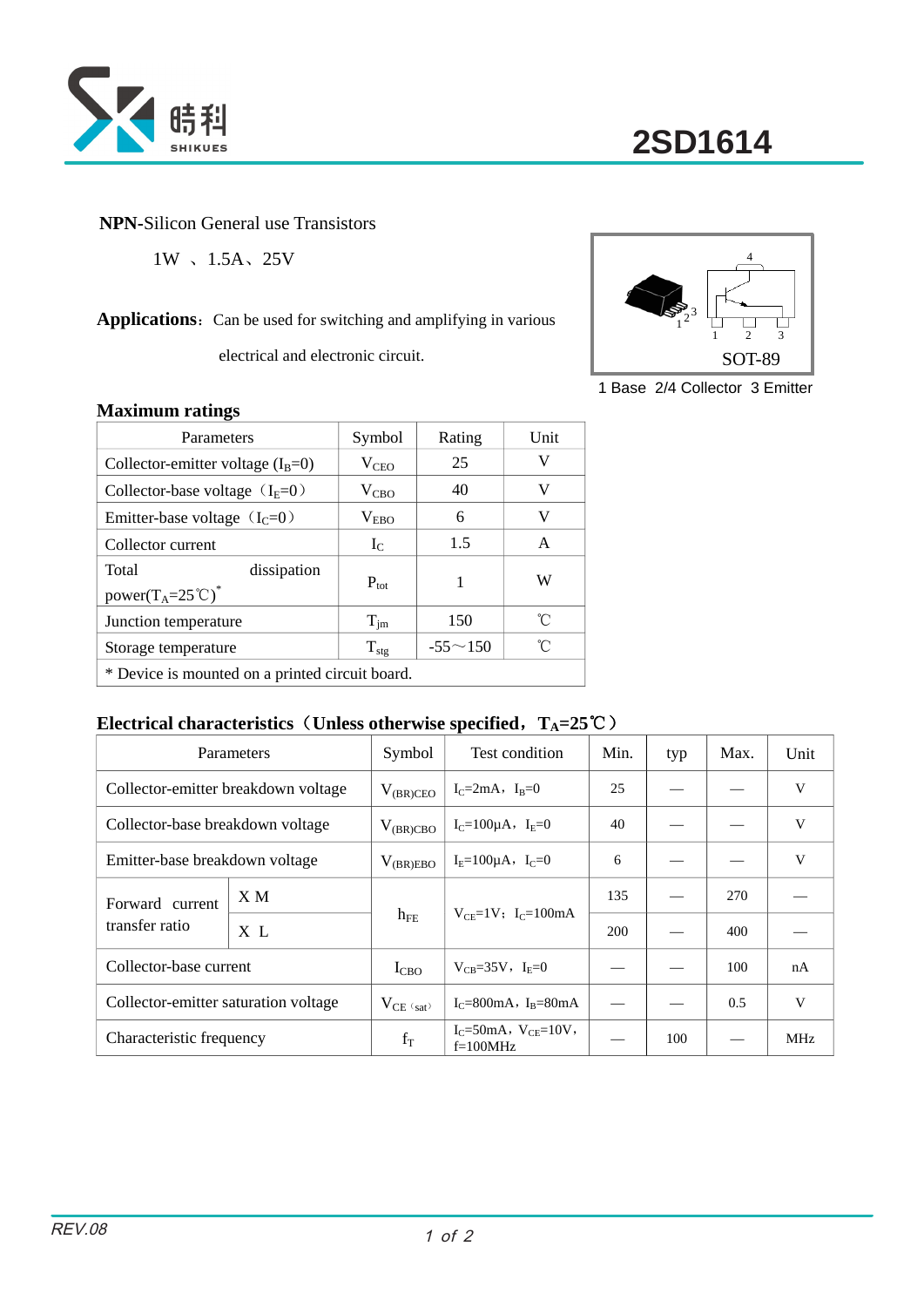

**2SD1614**

#### Typical characteristics